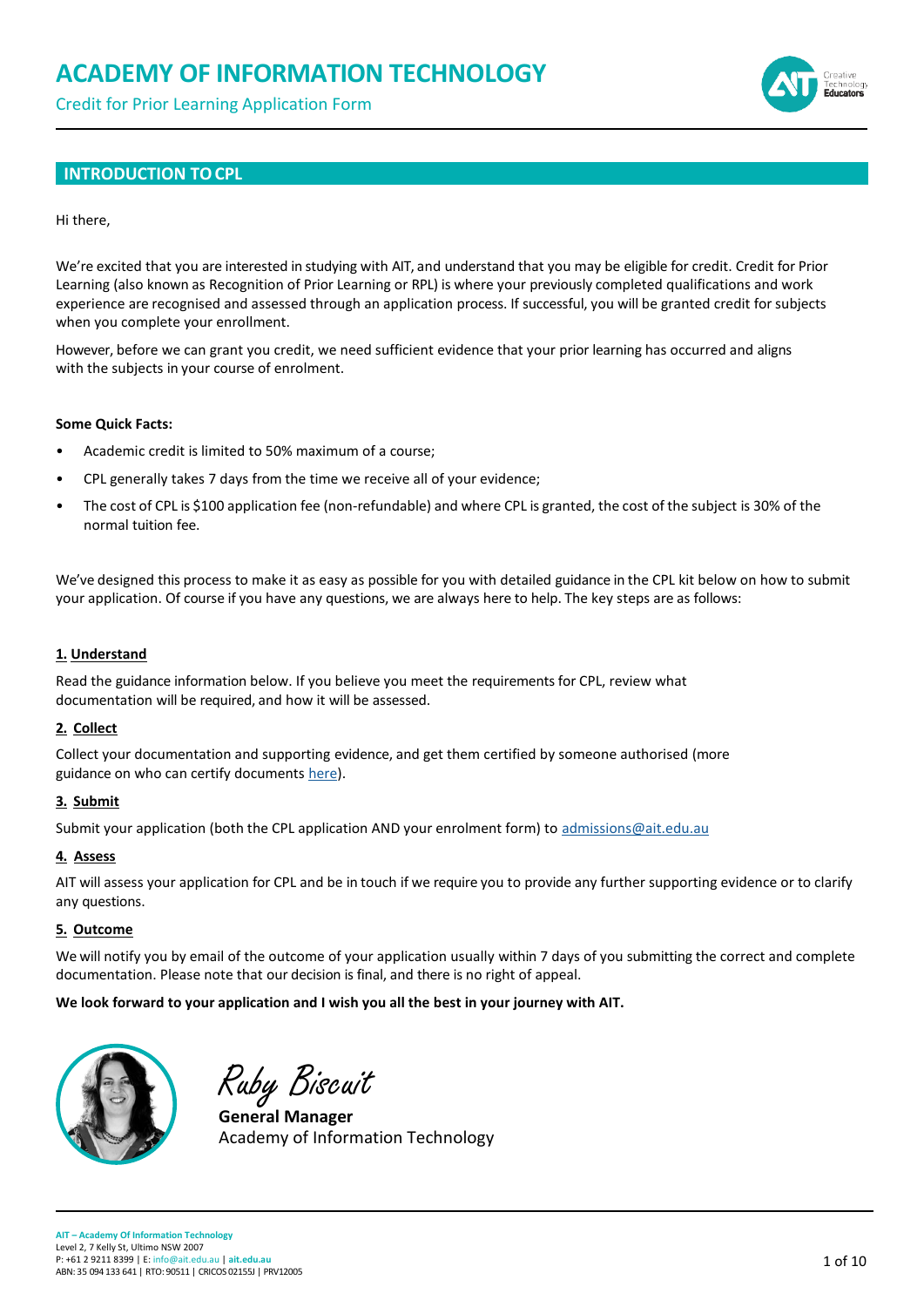Credit for Prior Learning Application Form



### **SECTION 1: ALL ABOUT CPL**

This is the Credit for Prior Learning (CPL) for Academy of Information Technology Pty Ltd (AIT) ABN 35 094 133 641; Provider ID PRV12005; CRICOS 02155J. This kit includes the CPL application form, and detailed instructions on what you need to do in order to successfully submit it. Please:

- 1. Carefully read through the entire CPL Application Kit before you begin
- 2. Follow the instructions noted in each section
- 3. Complete all relevant sections of this application in full
- 4. Ensure that you complete and sign the declaration page (applications submitted without a signed Student Declaration will not be assessed)
- 5. Save the completed CPL Application Kit as a digital file changing the file name to include your name and date of submission
- **6.** Submit your completed CPL Application Kit and evidence files by email to**[admissions@ait.edu.au](mailto:admissions@ait.edu.au)**

#### **What is Credit for Prior Learning (CPL)?**

Credit for Prior Learning (also known as Recognition of Prior Learning – RPL) is where your previously completed qualifications and informal learning experiences are recognised through an application process. If successful, you will be granted credit for subjects in your course of enrollment.

#### **Who can apply for CPL?**

All students can apply for CPL. If you feel that you have studied or already covered the materials within specific subjects of your course, you may be eligible.

#### **What do I get?**

You will be exempt for each subject that you are granted credit for. This means you will not have to complete the subjects to complete your qualification. (Note: A fee of 30% of the subjects full tuition fee is charged).

#### **How much credit can I apply for?**

Students may obtain up to 50% of their subjects/credit points in an AIT qualification. Any request for credit over 50% must have special approval by the AIT Academic Board. If you believe you are affected, then please email our admissions team - **[admissions@ait.edu.au](mailto:admissions@ait.edu.au)**

#### **What if my previous place of study has an articulation agreement or credit transfer arrangements with AIT?**

AIT has developed many articulation arrangements based on qualifications from other institutions, which makes the CPL process a lot easier for both you and AIT - as the evidence required for assessment is significantly reduced. Please speak with our sales staff to check if we have any existing arrangements.

**What types of learning can I use to get credit?**

Learning is broken down into two streams:

- •Formal Learning
- •Informal and/or Non-Formal Learning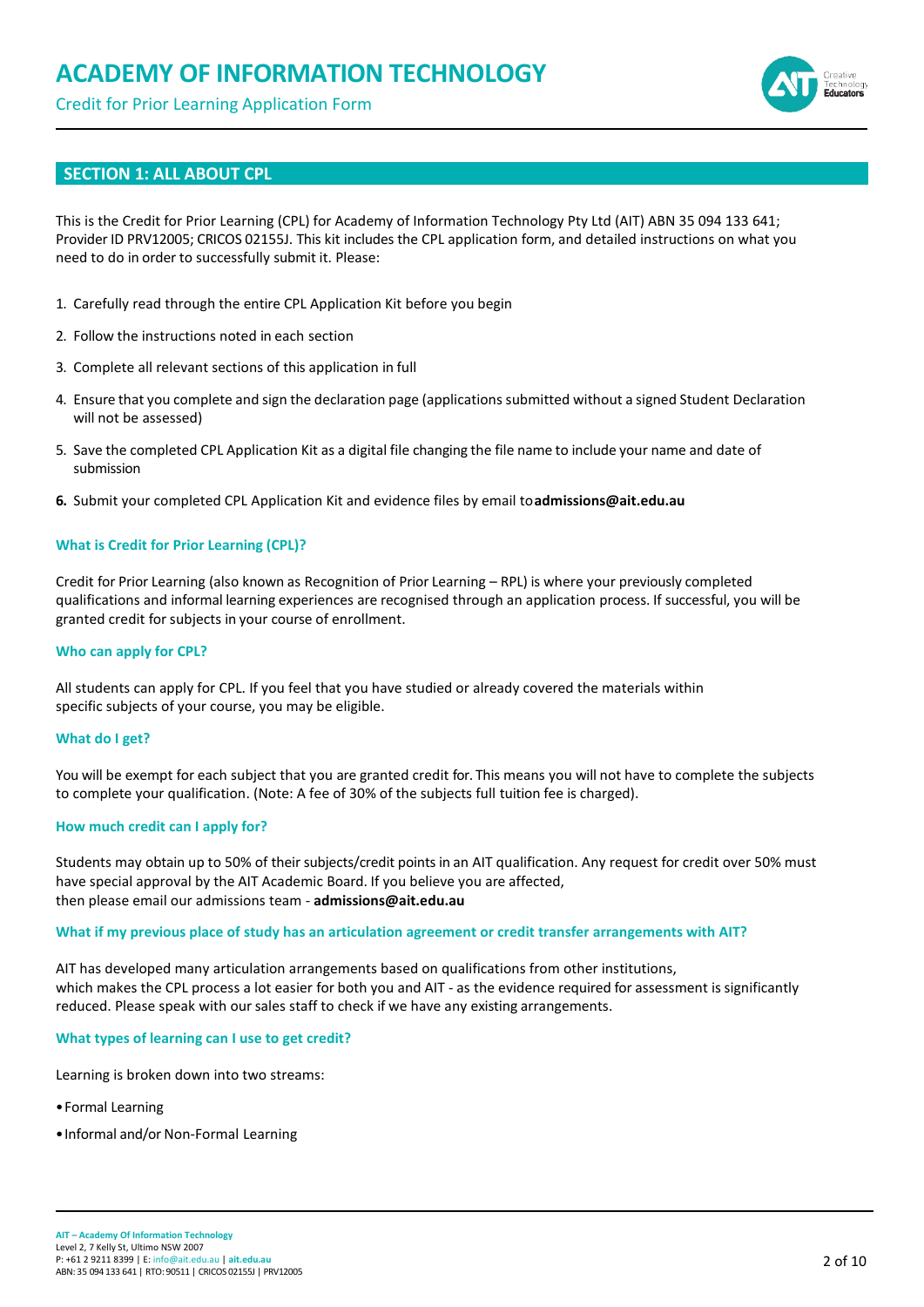Credit for Prior Learning Application Form



#### **What is Formal Learning?**

Formal Learning is part of a structured course that leads to the full or partial achievement of an officially accredited qualification at a recognised educational institution. You must have a minimum grade of a pass for any subject and unit. (e.g. a university, TAFE, or private college). Examples of officially accredited qualifications include:

•Diplomas

- •Bachelor Degrees
- •Associate Degrees

- •Advanced Diplomas
- •Postgraduate Degrees

#### **What evidence do I need to have to show formal learning?**

To be assessed for credit based on formal learning, you will need to supply the following items:

*Testamur and Transcripts* – this is a copy of all official testamurs and transcripts for all relevant previous studies. You will need to provide certified copies of all transcripts and qualifications. If you cannot locate any of the official documentation, please contact your previous institution to obtain a copy of your official transcripts.

*Unit Outlines* - these are detailed unit guides or subject outlines. They must be provided for each unit on your transcript you wish to have assessed for credit. The unit guides usually have information on the course content covered, learning outcomes, required readings, and assessment methods.

**NOTE:** Supporting documents in a language other than English must be accompanied by a certified English translation.

#### **What is Informal Learning?**

Informal (or Non-formal) learning is learning that takes place through a structured program but does not lead to an officially accredited qualification. Informal Learning is not always organised or externally structured in terms of objectives, time or learning support. Some examples of informal learning can include learning on the job, and professional certificates completed.

#### **What evidence can I use?**

The evidence needs to document your prior learning and demonstrate either the: Standard of learning required for admission to your specified AIT program, or Achievement of the specific learning outcomes of the subjects for which credit is being applied for. You can use the following to show evidence of informal learning:

- •Curriculum vitae;
- •Letters or references fromemployers (on business letterhead);
- •References or testimonials from clients (that are not family members or friends);
- •Work documents that describe roles, tasks, achievements / job descriptions;
- •Evidence of performance reviewverifying your knowledge, skills and experience;
- •Evidence of responsibilities within definedprocesses;
- •Portfolios containing samples of work;
- •Certificates and statements of attainment from courses run by employers or professional bodies (you should also include all information about the course(s) completed);
- •Results from other non-accredited coursesfrom various education and training providers (you should include the course(s) and subject outlines of all aspects of study);
- •Documentation of recognition of merit;
- •Documentation covering industry roles (committees, representatives), industry awards;

**NOTE:** All supporting documents must be in English and be certified copies.

More guidance on who can certify documents [here.](https://www.justice.vic.gov.au/certifiedcopies)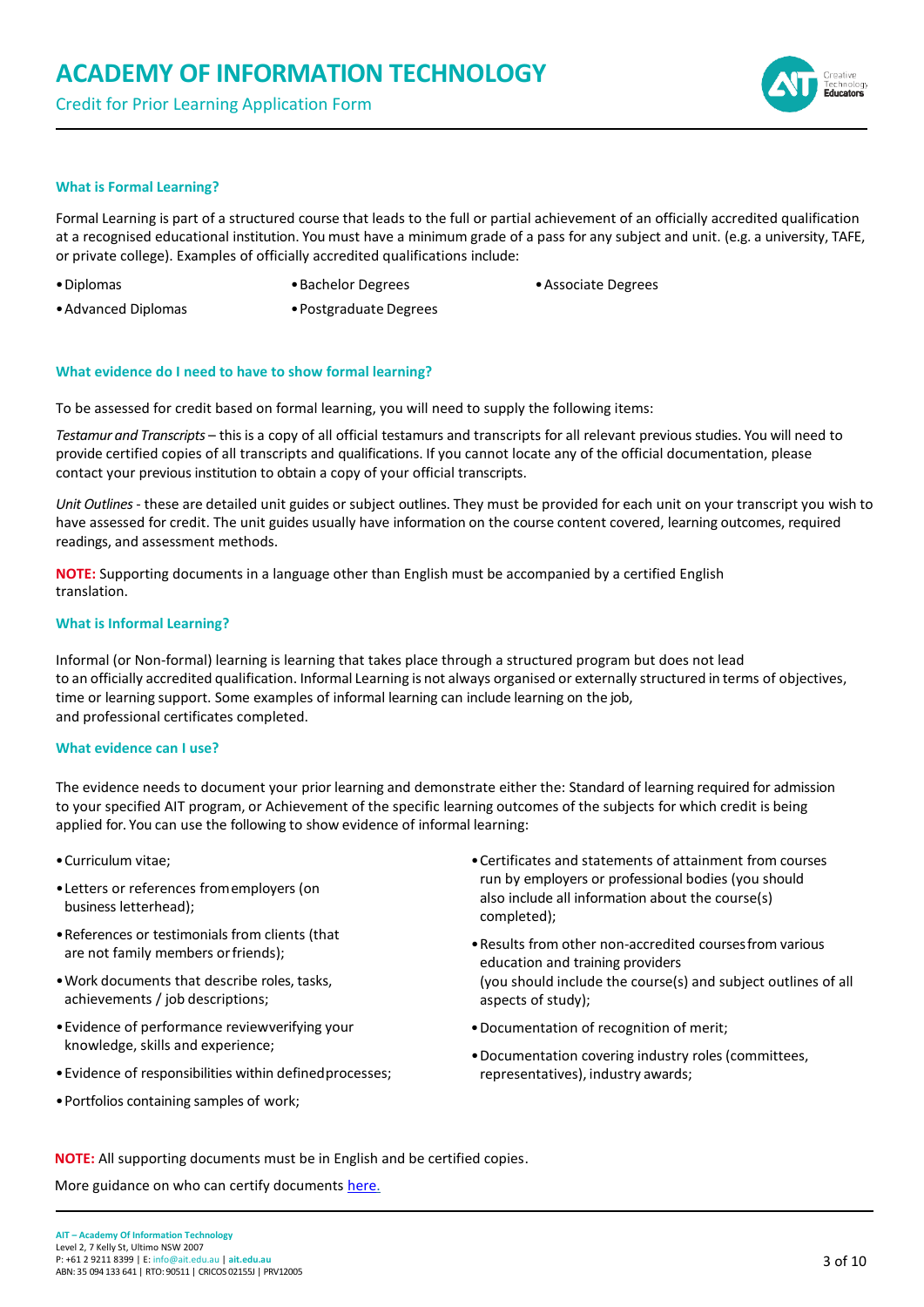Credit for Prior Learning Application Form



#### **Do I need to do anything else when applying for credit using informal or non-formal learning**

Yes, as part of the formal evaluation of your evidence, a phone interview may be arranged. The interview could be used to clarify and confirm the actual content behind the evidence provided and what was actually learned.

**NOTE:** In some cases, students may be required to perform a challenge test to further demonstrate their prior learning.

#### **How do we assess your application?**

In assessing both your formal and informal learning, consideration is given to currency, authenticity and relevancy criteria.

**Currency** is checked to ensure that the learning you have covered is still relevant and in-line with the equivalent subject at AIT. Any formal learning obtained within five years of the date of the application will be considered as current. Any qualifications that have completed outside of this period could still be considered, however, you may need to provide further supporting evidence. If this is the case, we will be in touch.

**Relevancy** is checked to make sure that your previous learning was achieved at a quality and standard of learning equivalent to the appropriate AQF level. In addition, our team will evaluate the learning outcomes of your previous studies to the learning outcomes of the subject you are applying for.

**Authenticity** is checked to ensure the validity of the documents provided. It is vital that all evidence you supply is authentic and valid. This simply means it must be what you say it is and be verifiable. Work samples must be your own work and where you have worked collaboratively, you must ensure that this is clearly referenced.

All documents provided must be original documents or original certified copies of supporting documents upon request at any time. Certified copies submitted must bear the certifier's name, title, registration number (where applicable), signature and date with the following statement: *"I certify that I have sighted the original document and this is a true copy of it".*

#### **SECTION 2: APPLICATION FORM AND DECLARATION**

Now that you know what CPL is and what evidence you will need to supply, it's over to you to complete the application form and declaration.

**NOTE:** This form should be filled out digitally. If you do not have a digital copy of this form, please contact **[admissions@ait.edu.au.](mailto:admissions@ait.edu.au)**

#### **A. Student Detail (All fields are mandatory)**

| First name (include any previous names)   |  |
|-------------------------------------------|--|
| Surname (include any previous names) Home |  |
| Phone or Mobile                           |  |
| <b>Email Address</b>                      |  |
| Which AIT Course are you applying for?    |  |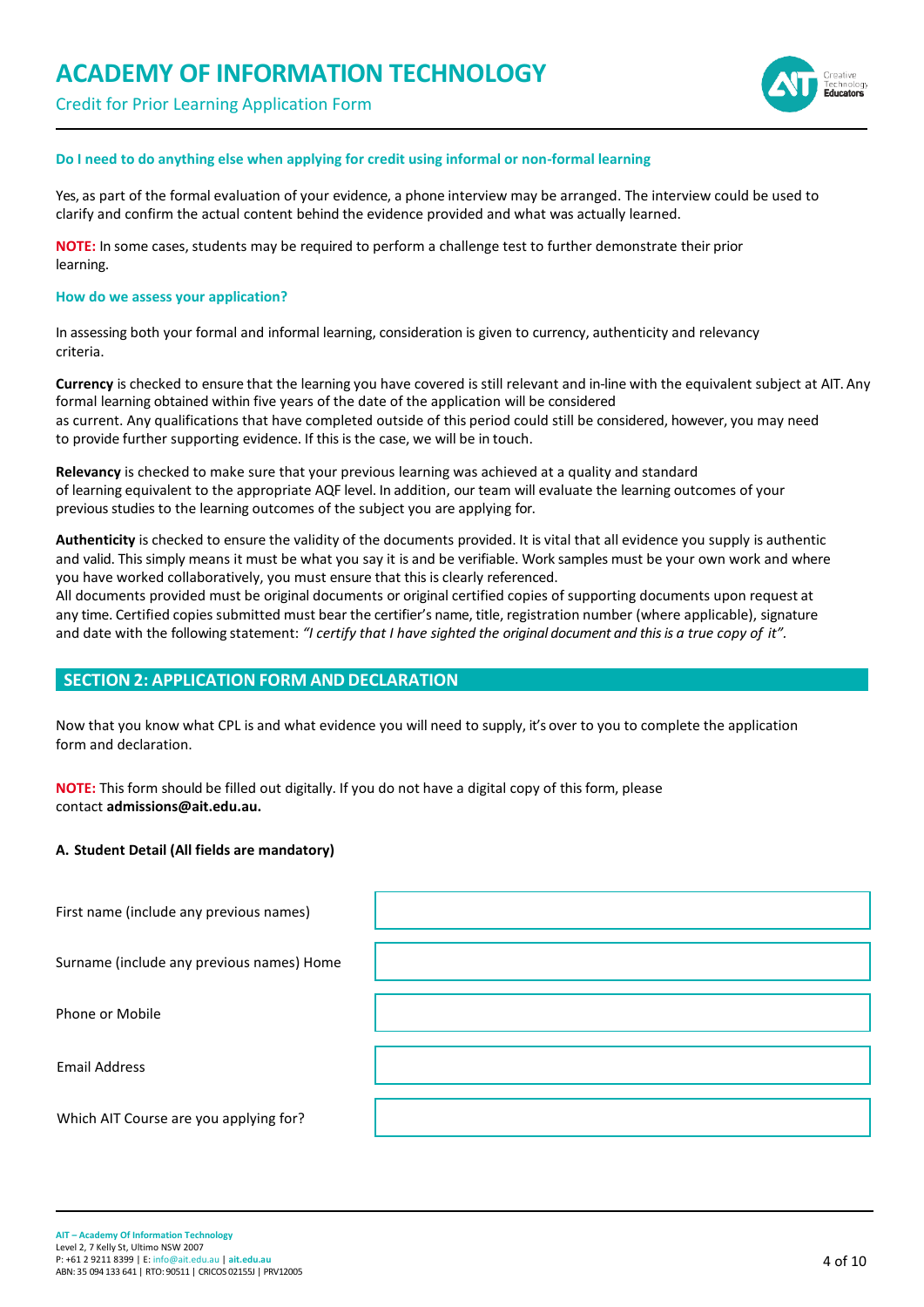Credit for Prior Learning Application Form



#### **B. Prior Education Details**

In this section, please ONLY input all higher educational or vocational qualifications that you have partially or fully completed.

| Name of Institution | Period of study<br>(MM/YYYY) |  | <b>Name of Qualification</b> | Result |
|---------------------|------------------------------|--|------------------------------|--------|
| To<br>From          |                              |  |                              |        |
|                     |                              |  |                              |        |
|                     |                              |  |                              |        |
|                     |                              |  |                              |        |
|                     |                              |  |                              |        |

#### **C. Employment Details**

Only complete this section if you are applying for informal learning with this CPL application. If not, please proceed to section D.

**NOTE:** You only need to include employment details that directly relate to the CPL you are applying for.

| Name, address<br>and phone number of | <b>Period of employment</b><br>(MM/YYYY) |    | Position(s)<br>held | Full-time/<br>Part-time/ | <b>Description of</b><br>major duties |
|--------------------------------------|------------------------------------------|----|---------------------|--------------------------|---------------------------------------|
| employers                            | From                                     | To |                     | Casual /<br>Volunteer    |                                       |
|                                      |                                          |    |                     |                          |                                       |
|                                      |                                          |    |                     |                          |                                       |
|                                      |                                          |    |                     |                          |                                       |
|                                      |                                          |    |                     |                          |                                       |
|                                      |                                          |    |                     |                          |                                       |
|                                      |                                          |    |                     |                          |                                       |
|                                      |                                          |    |                     |                          |                                       |
|                                      |                                          |    |                     |                          |                                       |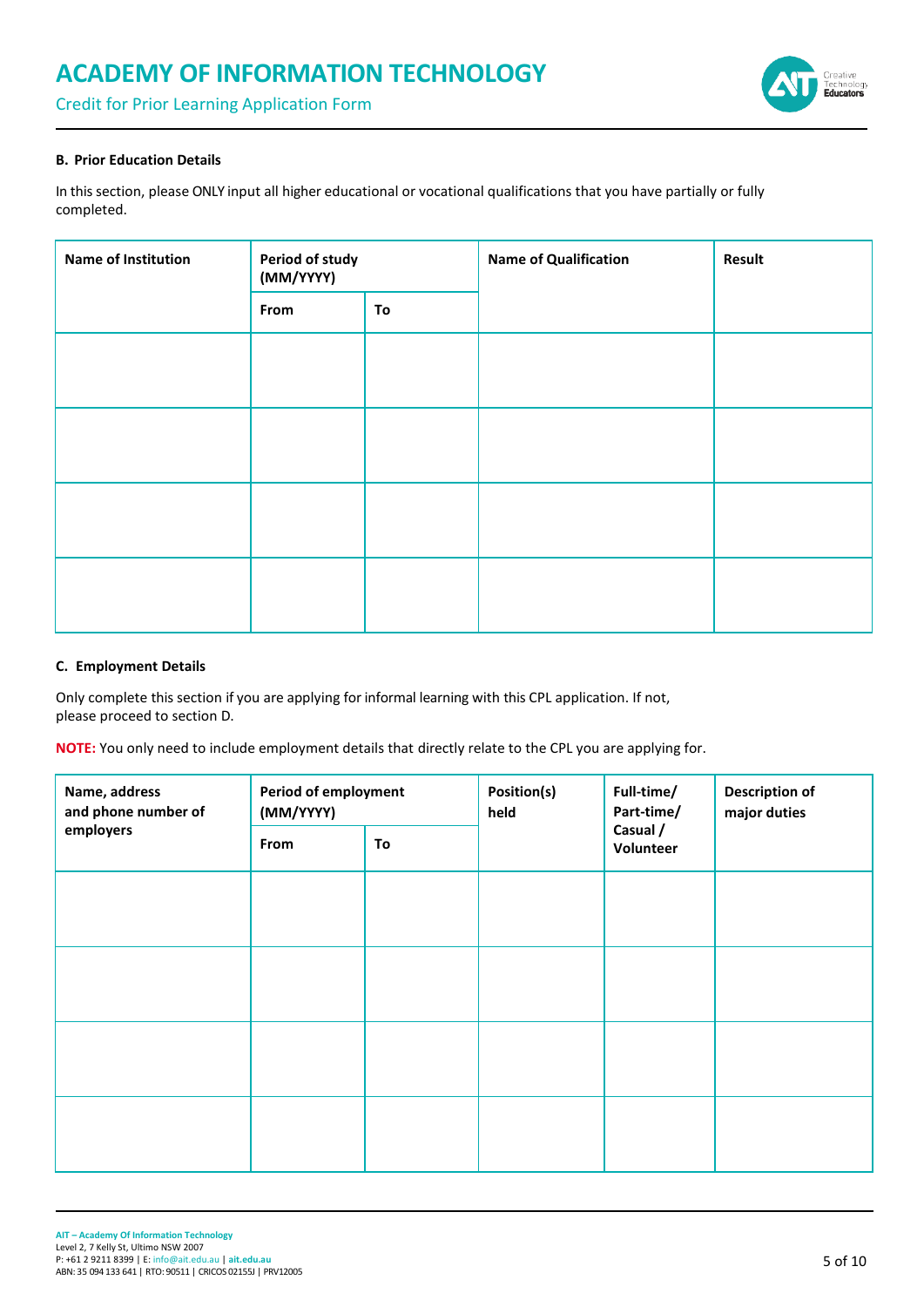Credit for Prior Learning Application Form



#### **D. Non-Formal Study Details**

Only complete this section if you are applying for informal learning with this CPL application. If not,

please proceed to section E.

**NOTE:** You only need to include non-formal study details that directly relate to the CPL you are applying for.

| Name of Institution or<br>Employer | Period of study<br>(MM/YYYY) |    | Name of Qualification or<br>Course | <b>Description</b><br>of Course |  |
|------------------------------------|------------------------------|----|------------------------------------|---------------------------------|--|
|                                    | From                         | To |                                    |                                 |  |
|                                    |                              |    |                                    |                                 |  |
|                                    |                              |    |                                    |                                 |  |
|                                    |                              |    |                                    |                                 |  |
|                                    |                              |    |                                    |                                 |  |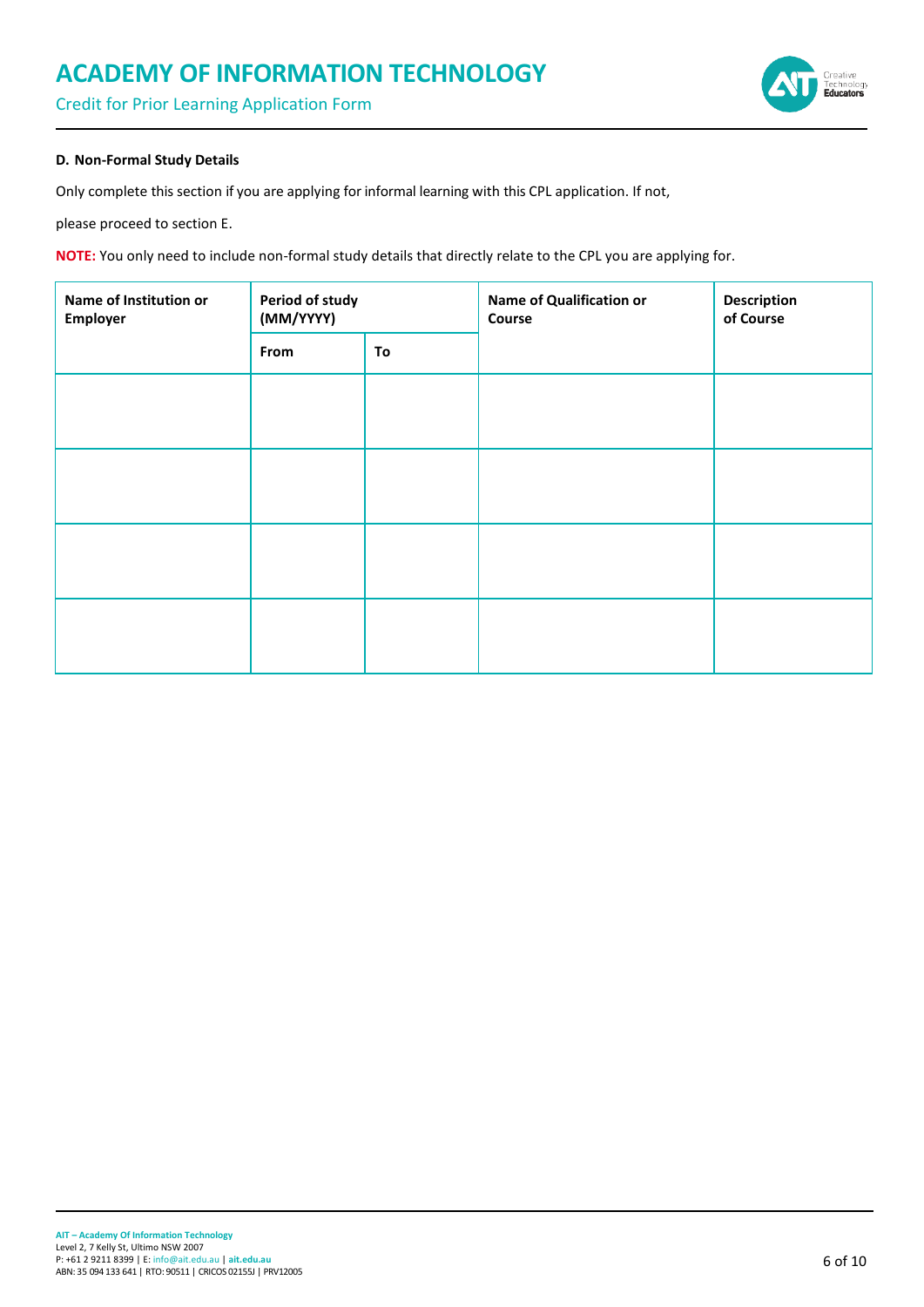Credit for Prior Learning Application Form

### **E. Master Evidence List (Note: form continues on following page)**

In this section you will be identifying which subjects you want CPL for, and what evidence you have to be considered by AIT. Please ensure that you correctly fill in ALL the sections in blue. Using the link [\[here\]](https://f.hubspotusercontent20.net/hubfs/493379/AIT%20Subject%20Database%202020.pdf), you need to insert the following:

- 1. Find the subjects that you believe you have the evidence to submit by reading the subject description
- 2. Copy the subject code and name into the boxes below
- 3. Find the learning outcomes for that subject and copy them into the correct cell
- 4. Align the subject name from the previous studies and type of evidence with the learning outcomes

| <b>STUDENT TO COMPLETE CHECK THIS REGISTER [link]</b> |                              |                                        |                                                                       | <b>OFFICE USE ONLY</b>                                                                                                        |                                 |                           |
|-------------------------------------------------------|------------------------------|----------------------------------------|-----------------------------------------------------------------------|-------------------------------------------------------------------------------------------------------------------------------|---------------------------------|---------------------------|
|                                                       | AIT Subject AIT Subject Name | <b>AIT Learning</b><br><b>Outcomes</b> | Type Of Evidence<br>Formal, Non-Formal or<br><b>Informal Learning</b> | <b>Subject Name from</b><br><b>Other Provider</b><br>Insert the name of<br>the subject that<br>aligns with the AIT<br>subject | Learning<br><b>Outcomes Met</b> | <b>Credit</b><br>Approved |
|                                                       |                              |                                        |                                                                       |                                                                                                                               |                                 |                           |
|                                                       |                              |                                        |                                                                       |                                                                                                                               |                                 |                           |
|                                                       |                              |                                        |                                                                       |                                                                                                                               |                                 |                           |
|                                                       |                              |                                        |                                                                       |                                                                                                                               |                                 |                           |
|                                                       |                              |                                        |                                                                       |                                                                                                                               |                                 |                           |
|                                                       |                              |                                        |                                                                       |                                                                                                                               |                                 |                           |
|                                                       |                              |                                        |                                                                       |                                                                                                                               |                                 |                           |
|                                                       |                              |                                        |                                                                       |                                                                                                                               |                                 |                           |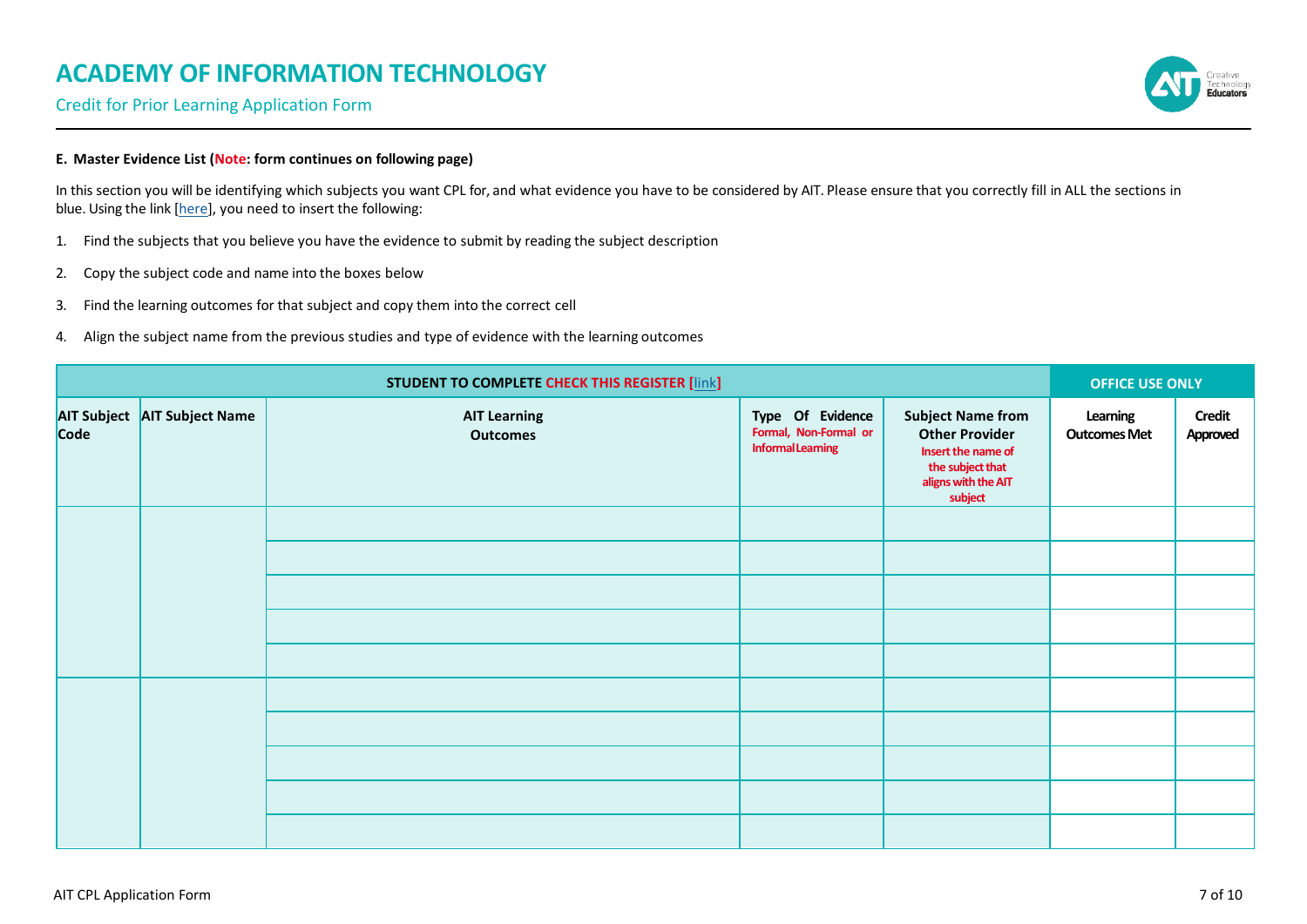Credit for Prior Learning Application Form



|      | <b>STUDENT TO COMPLETE CHECK THIS REGISTER [link]</b> |                                        |                                                                       | <b>OFFICE USE ONLY</b>                                                                                                        |                                 |                           |
|------|-------------------------------------------------------|----------------------------------------|-----------------------------------------------------------------------|-------------------------------------------------------------------------------------------------------------------------------|---------------------------------|---------------------------|
| Code | AIT Subject AIT Subject Name                          | <b>AIT Learning</b><br><b>Outcomes</b> | Type Of Evidence<br>Formal, Non-Formal or<br><b>Informal Learning</b> | <b>Subject Name from</b><br><b>Other Provider</b><br>Insert the name of<br>the subject that<br>aligns with the AIT<br>subject | Learning<br><b>Outcomes Met</b> | <b>Credit</b><br>Approved |
|      |                                                       |                                        |                                                                       |                                                                                                                               |                                 |                           |
|      |                                                       |                                        |                                                                       |                                                                                                                               |                                 |                           |
|      |                                                       |                                        |                                                                       |                                                                                                                               |                                 |                           |
|      |                                                       |                                        |                                                                       |                                                                                                                               |                                 |                           |
|      |                                                       |                                        |                                                                       |                                                                                                                               |                                 |                           |
|      |                                                       |                                        |                                                                       |                                                                                                                               |                                 |                           |
|      |                                                       |                                        |                                                                       |                                                                                                                               |                                 |                           |
|      |                                                       |                                        |                                                                       |                                                                                                                               |                                 |                           |
|      |                                                       |                                        |                                                                       |                                                                                                                               |                                 |                           |
|      |                                                       |                                        |                                                                       |                                                                                                                               |                                 |                           |
|      |                                                       |                                        |                                                                       |                                                                                                                               |                                 |                           |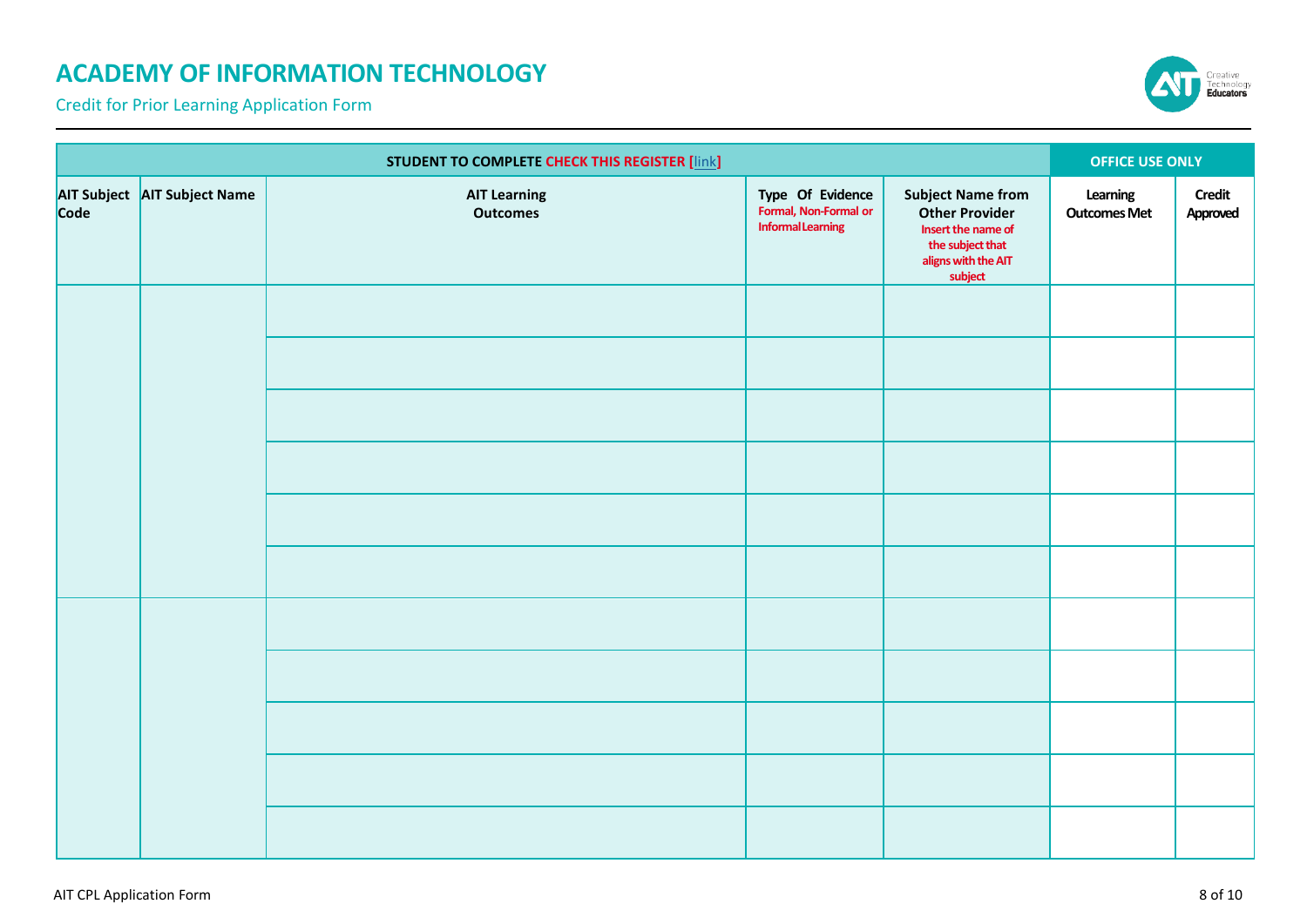Credit for Prior Learning Application Form



|      | <b>STUDENT TO COMPLETE CHECK THIS REGISTER [link]</b> |                                        |                                                                       |                                                                                                                               | <b>OFFICE USE ONLY</b>          |                           |
|------|-------------------------------------------------------|----------------------------------------|-----------------------------------------------------------------------|-------------------------------------------------------------------------------------------------------------------------------|---------------------------------|---------------------------|
| Code | AIT Subject AIT Subject Name                          | <b>AIT Learning</b><br><b>Outcomes</b> | Type Of Evidence<br>Formal, Non-Formal or<br><b>Informal Learning</b> | <b>Subject Name from</b><br><b>Other Provider</b><br>Insert the name of<br>the subject that<br>aligns with the AIT<br>subject | Learning<br><b>Outcomes Met</b> | <b>Credit</b><br>Approved |
|      |                                                       |                                        |                                                                       |                                                                                                                               |                                 |                           |
|      |                                                       |                                        |                                                                       |                                                                                                                               |                                 |                           |
|      |                                                       |                                        |                                                                       |                                                                                                                               |                                 |                           |
|      |                                                       |                                        |                                                                       |                                                                                                                               |                                 |                           |
|      |                                                       |                                        |                                                                       |                                                                                                                               |                                 |                           |
|      |                                                       |                                        |                                                                       |                                                                                                                               |                                 |                           |
|      |                                                       |                                        |                                                                       |                                                                                                                               |                                 |                           |
|      |                                                       |                                        |                                                                       |                                                                                                                               |                                 |                           |
|      |                                                       |                                        |                                                                       |                                                                                                                               |                                 |                           |
|      |                                                       |                                        |                                                                       |                                                                                                                               |                                 |                           |
|      |                                                       |                                        |                                                                       |                                                                                                                               |                                 |                           |